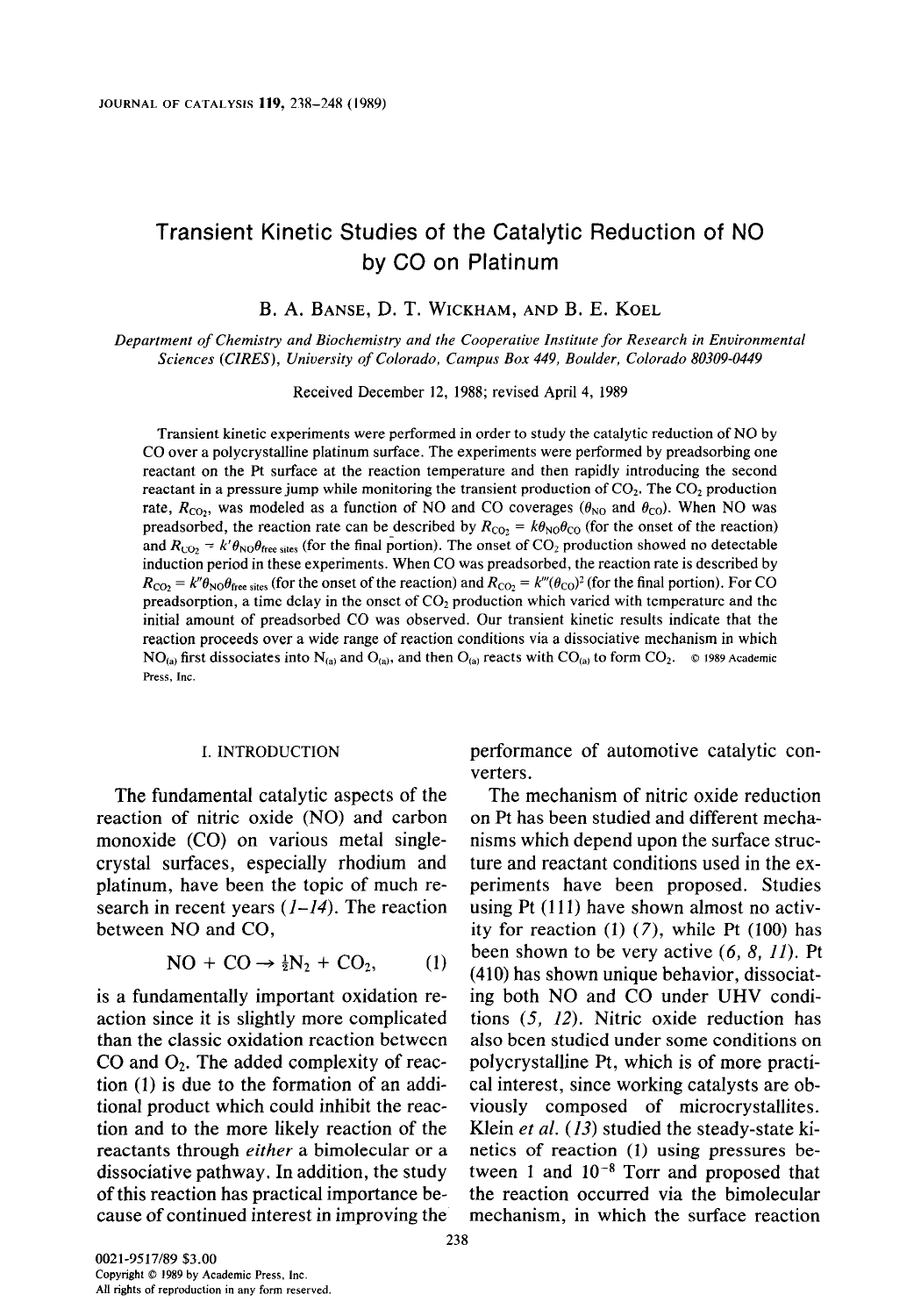between molecular NO and CO is the ratelimiting step. However, Aldoch et al.  $(14)$ used total reaction pressures ranging from  $1.75 \times 10^{-4}$  to  $4.2 \times 10^{-3}$  Torr and found evidence for the dissociative mechanism in which NO dissociation to produce adsorbed 0 atoms is the rate-limiting step. According to a recent review, the majority of the literature suggests that at low pressures the dissociative mechanism dominates (15). However, this reaction has not been investigated using a transient titration technique.

Kinetic studies utilizing transient methods are very useful for providing mechanistic information. An extensive review which discusses a variety of transient techniques including the pressure jump transient technique like that used in this paper, temperature-induced transients, and molecular beam techniques, has been published recently (16). The objective of this paper is to investigate the kinetics of the  $NO + CO$ reaction by a transient titration technique and model these results in order to differentiate between the bimolecular and the dissociative mechanisms for the catalytic reduction of NO by CO over Pt. The titration technique is a powerful probe of reaction kinetics, since it allows the reaction rate to be measured as a function of reactant coverage. Thus, the rate laws can be expressed in terms of reactant surface coverages rather than partial pressures, and the kinetic effects of reactant adsorption are transparent to the analysis.

### II. EXPERIMENTAL

The apparatus used in these experiments has been described in detail previously (17). The 1.3-L reaction chamber was continuously pumped, and therefore, the reaction rate is directly proportional to the  $CO<sub>2</sub>$ partial pressure (above background) as measured by a quadrupole mass spectrometer. The areas under the pressure vs. time profiles could be accurately converted into units of molecules per square centimeter on the surface by using the system volume,

pumping speed, and mass spectrometer sensitivity for the gas of interest. All coverages were calculated relative to the Pt substrate using the Pt atom density of 1.5  $\times$  $10^{15}$  cm<sup>-2</sup>. The pumping speeds for CO<sub>2</sub>, CO, NO, and  $N_2$  were measured using the standard decay method.

The polycrystalline platinum foil (12.0  $\times$  14.0  $\times$  0.1 mm, 99.998% purity) was mounted in a manner previously described (17). Carbon monoxide (99.99%, research grade, Scientific Gas Products) was used without additional purification. Nitric oxide (99%, CP grade, Scientific Gas Products) was purified by passing it through a silica gel trap cooled in a dry ice/methanol bath prior to use.

Initial cleaning of the platinum foil consisted of heating to 1050 K in  $2 \times 10^{-6}$  Torr  $O<sub>2</sub>$  for 15 h, followed by treatment in 2  $\times$  $10^{-6}$  Torr NO<sub>2</sub> for 4 h at 1150 K. In addition, the sample was also cleaned in  $2 \times$  $10^{-6}$  Torr NO<sub>2</sub> for about 30 min before experiments each day. Temperature programmed desorption (TPD) of CO was used to verify that the surface was free from contamination. After cleaning, the CO TPD spectra agreed well with those obtained by Winterbottom (18) and Collins and Spicer (19).

The titration technique and data analysis used in these experiments is similar to that used by Bonzel and Ku for the reaction between CO and preadsorbed oxygen on Pt (110) (20). In our studies, one reactant (either CO or NO) was adsorbed on the surface at the constant reaction temperature. After the chamber was evacuated, the titrant was introduced into the system by way of a pressure jump. The partial pressures of  $N_2$  (28 amu), CO (28 amu), NO (30 amu), and  $CO<sub>2</sub>$  (44 amu) were monitored with the mass spectrometer as a function of time.  $N_2$  was differentiated from CO by monitoring the 14 amu signal. When the  $CO<sub>2</sub>$  pressure was below measurable detection (less than  $2 \times 10^{-8}$  Torr, corresponding to a rate of  $2 \times 10^{-4}$  CO<sub>2</sub> molecules (Pt atom  $\cdot$  s)<sup>-1</sup>), the chamber was evacuated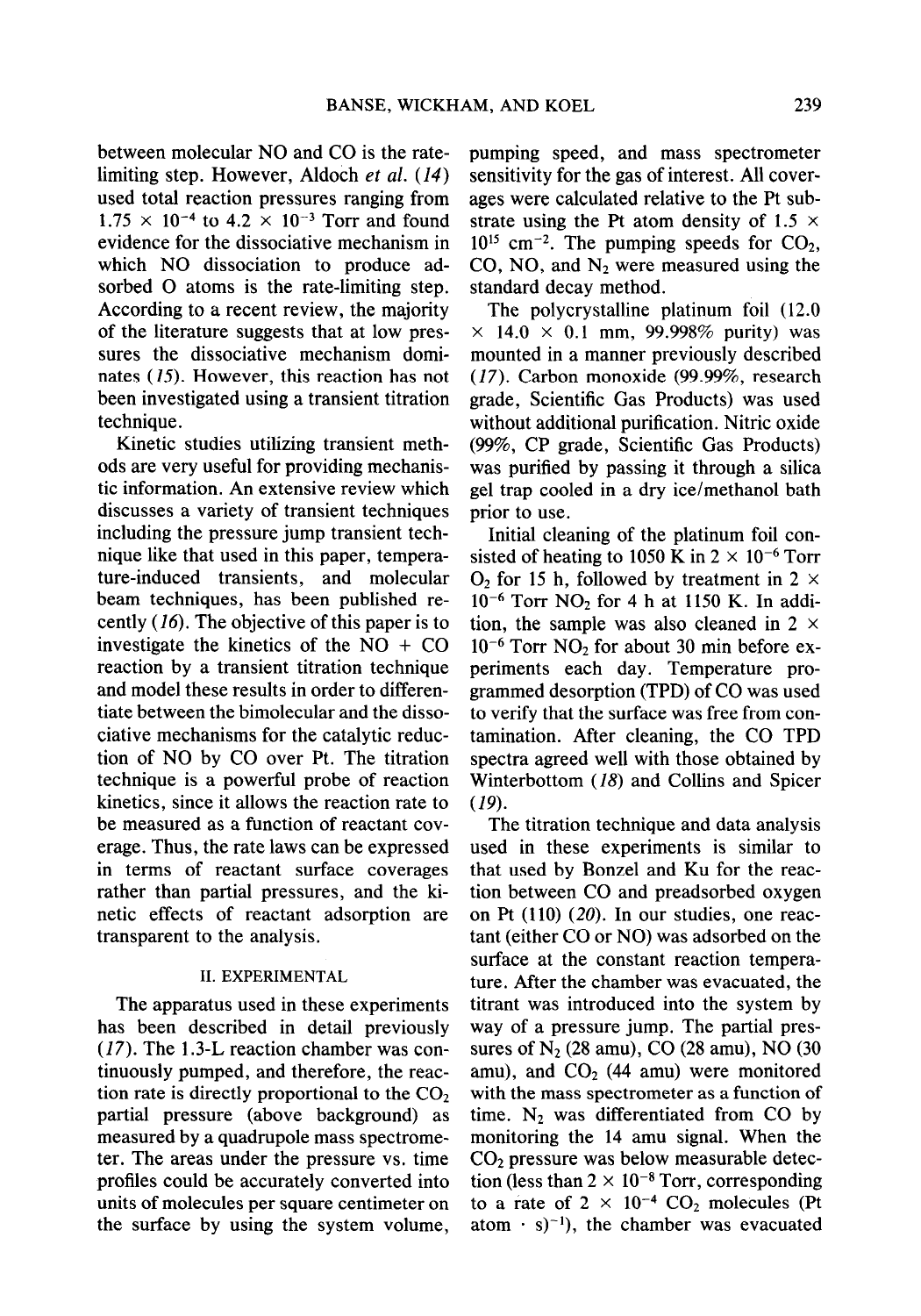and the Pt temperature was increased at 11  $K s^{-1}$  while monitoring the above masses. We attribute the 44 amu signal to  $CO<sub>2</sub>$  and not N20 molecules because of coadsorption experiments done by Lambert and Comrie  $(21)$  and steady-state experiments done by Aldoch and Lintz (14). Both of these studies used isotopic labeling experiments to conclude that  $CO<sub>2</sub>$  is the major product formed in reaction (1) on polycrystalline Pt.

A background experiment in which the titrant pressure jump was induced for an inert surface was also performed at each temperature. The  $CO<sub>2</sub>$  and titrant signals were monitored as a function of time with the mass spectrometer. This titrant signal was used as a pressure-response curve for determining the amount of titrant adsorbed or reacted during the titration, similar to the way that uptake is measured on a clean surface. The method for calculating coverages from these profiles can be found in a variety of papers by White and co-workers (16, 22, 23).

A material balance calculation was performed as a check for the accuracy of the coverage determination. The total number of titrant molecules (either CO or NO) was calculated directly using the titrant signal during the titration and the post-titration TPD. This number of molecules was then compared to the number of titrant molecules calculated indirectly using the  $CO<sub>2</sub>$ signal from the titration and post-titration TPD, assuming the appropriate stoichiometry of reaction, These values agreed within 20%. The total number of preadsorbed molecules was calculated indirectly by using the  $CO<sub>2</sub>$  signal from the titration and posttitration TPD and assuming the appropriate stoichiometry of reaction. These values for the initial coverage of the preadsorbate,



FIG. 1. The CO (+ and  $\blacksquare$ ), CO<sub>2</sub> ( $\times$ ), and N<sub>2</sub> ( $\triangle$ ) signals monitored in the transient experiment where preadsorbed NO was titrated by CO at (a) 380 K, (b) 400 K, (c) 420 K, and (d) 450 K.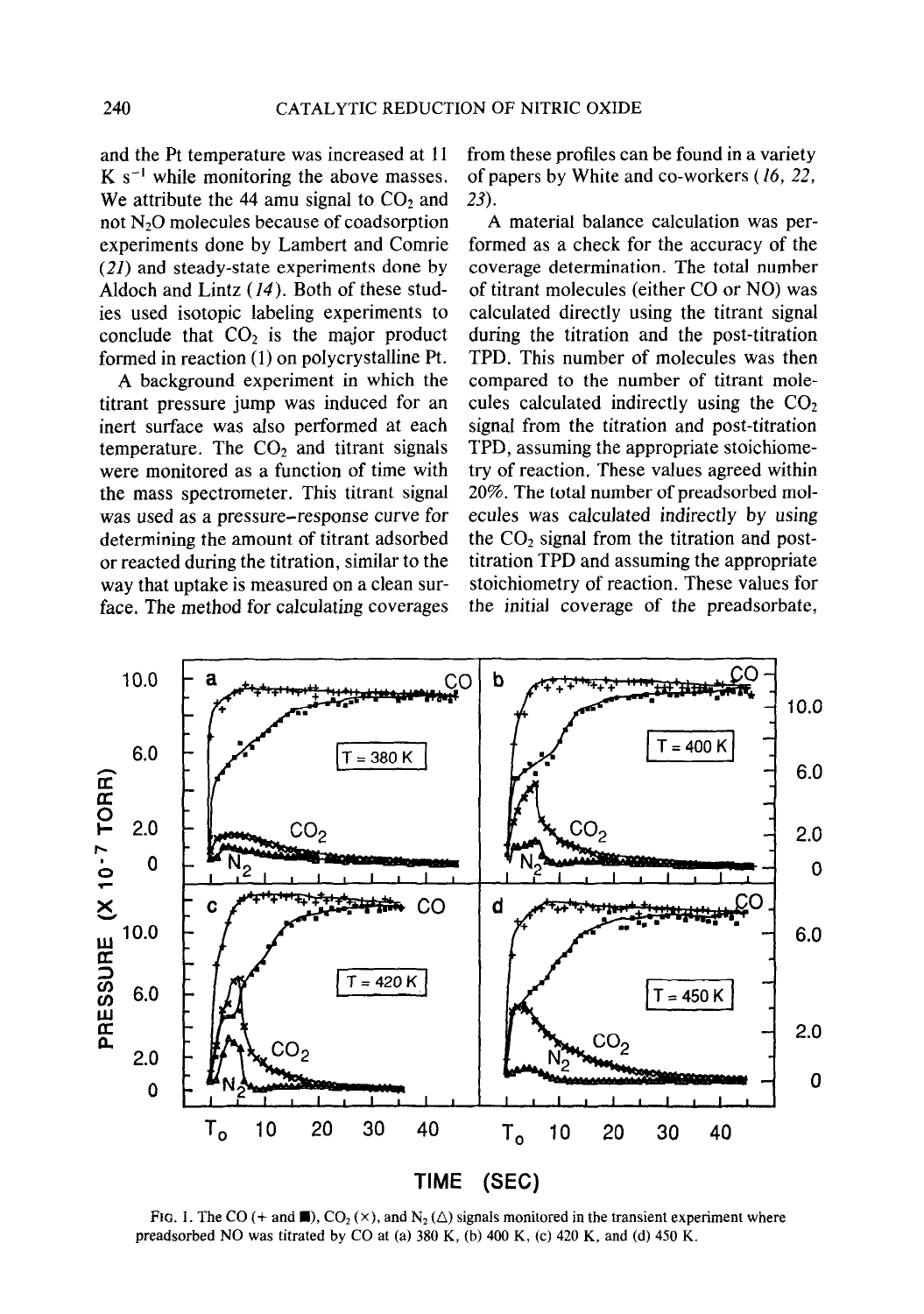calculated using the titration data, were in reasonable agreement with initial coverage values obtained by comparison of the TPD areas from the reaction temperature exposure (30 L) to TPD areas from the saturation exposure (30 L) at 120 K.

# III. RESULTS

# A. Titration of NO by CO

A series of titration experiments, shown in Fig. 1, in which Pt was preexposed to 30 L of NO at selected reaction temperatures (380,400, 420, and 450 K) followed by the introduction of CO was carried out. The initial surface coverages of NO in these experiments (referenced to the Pt atom surface density were 0.10, 0.10, 0.090, and 0.070 at 380, 400, 420, and 450 K, respectively. These initial coverages were 0.34, 0.34, 0.31, and 0.24 when calculated relative to the saturation coverage obtained by a 30-L NO exposure at 120 K. In the titration experiments, signals at 14, 28, and 44 amu were monitored with the mass spectrometer as a function of time. Two major corrections were needed in order to process the raw data collected. First, the contribution of  $N_2$ , also a product molecule in reaction (l), to the 28 amu signal was determined by monitoring mass 14. After correction for the relative sensitivities of CO and  $N_2$ , the  $N_2$  pressure was subtracted from the 28 amu signal, leaving an accurate CO pressure vs time profile. Second, the background  $CO<sub>2</sub>$  signal, resulting from CO introduction, was obtained by measuring the  $CO<sub>2</sub>$  pressure during the appropriate pressure jump for an inert sample surface. In Fig. 1, the system response for CO pressure on an inert sample surface (+) is superimposed on the CO ( $\blacksquare$ ), N<sub>2</sub> ( $\triangle$ ), and CO<sub>2</sub> ( $\times$ ) signals during a titration experiment. As mentioned in Section II, the pressure-vstime signals for these molecules can be converted to number of molecules by using the system volume and pumping speeds of the molecules. Since the pumping speeds are not equal for each molecule, the relative

areas under the pressure-time profiles in Fig. 1 should not necessarily reflect the stoichiometry of the reaction until the pumping speeds are considered.

Figure lc shows titration data at 420 K, where the maximum pressure of  $CO<sub>2</sub>$  is observed. This pressure is proportional to the rate of reaction (1). At  $T_0$ , when the CO pressure jump is initiated, the  $CO<sub>2</sub>$  pressure increases rapidly. The reaction rate increases to a maximum and then shows a sudden decrease. Thus, there is no detectable induction time for the production of  $CO<sub>2</sub>$ . After approximately 35 s the reaction rate is below measurable detection. The CO signal initially increases rapidly and then remains relatively constant over the range of maximum  $CO<sub>2</sub>$  production (from 3 to 5 s). When  $CO<sub>2</sub>$  production decreases, the  $CO$ partial pressure gradually increases up to a constant value. TPD at the conclusion of the titration indicates that approximately 14% of the NO does not react at 420 K.

Figure lb shows titration profiles obtained at a Pt temperature of 400 K. The  $CO<sub>2</sub>$  signal is very similar in shape to the CO2 signal at 420 K discussed above; however, the maximum pressure is only  $5.0 \times$  $10^{-7}$  Torr, approximately 80% of the maximum pressure observed at 420 K. Again, there is no induction time for  $CO<sub>2</sub>$  production. The reaction rate, as monitored by the  $CO<sub>2</sub>$  signal, shows a sudden decrease immediately following the peak maximum, followed by a slower decrease. The post-titration TPD reveals that approximately 16% of the NO does not react.

Figures la and Id show the titration data for Pt temperatures of 380 and 450 K, respectively. The overall shape of the  $CO<sub>2</sub>$ production transient differs from those described at 400 and 420 K in that a more gradual decrease in  $CO<sub>2</sub>$  pressure is observed immediately after the peak maximum. The post-titration TPD shows that 25% of the NO has not reacted after 45 s at 380 K, and about 12% of the NO has not reacted after 52 s at 450 K.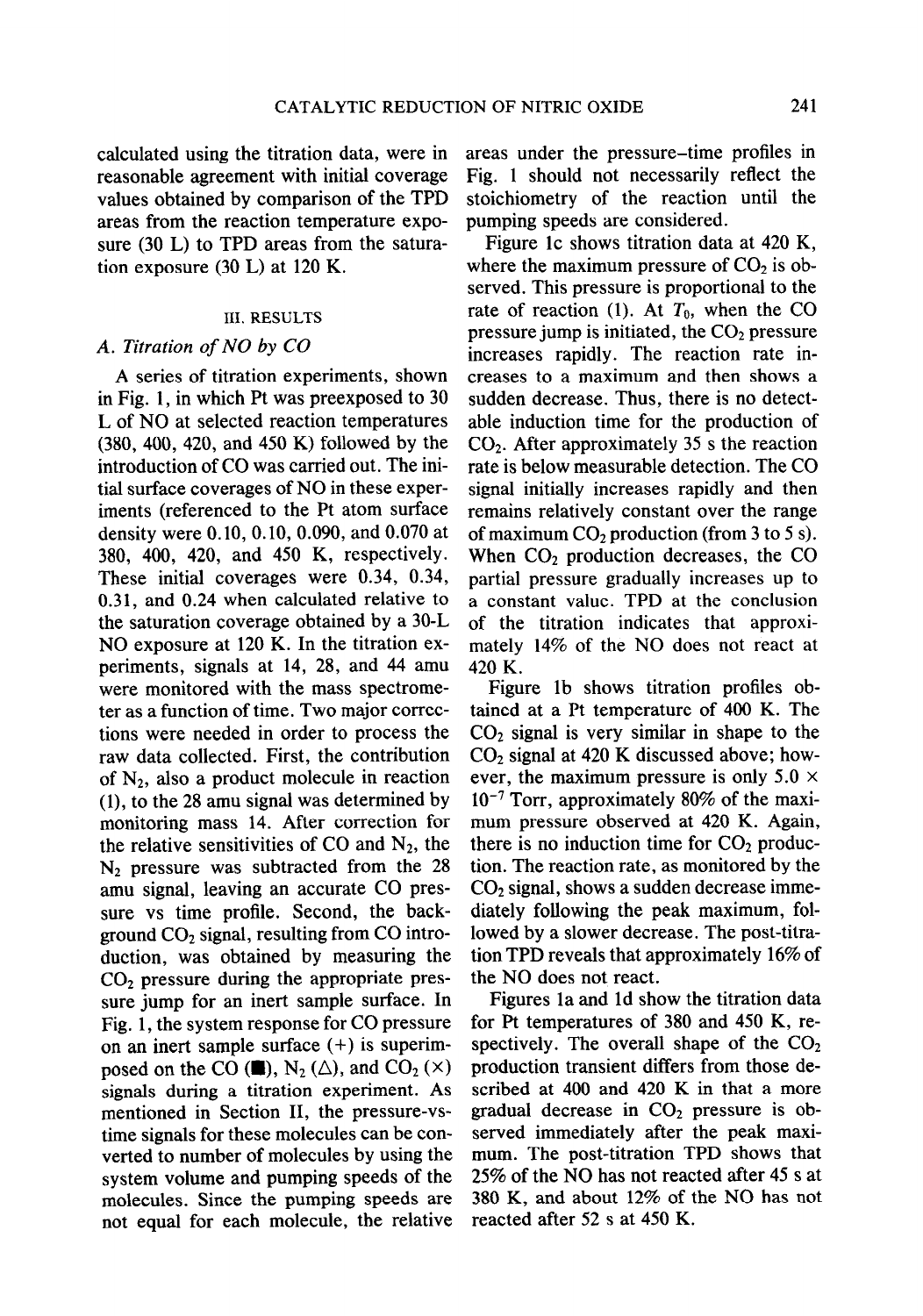

TIME (SEC)

FIG. 2. The NO (+ and  $\blacksquare$ ) and CO<sub>2</sub> ( $\times$ ) signals monitored during the titration of preadsorbed CO by NO at (a) 420 K and (b) 450 K.

# B. Titration of CO by NO

Another series of experiments was performed where CO was preexposed to the surface followed by a jump in NO pressure. Figures 2a and 2b show titration data from a 30-L preexposure of CO at 420 and 450 K, which resulted in initial CO coverages of 0.10 and 0.090, respectively (referenced to the Pt atom surface density). These initial coverages were 0.41 and 0.33 when calculated relative to the saturation coverage obtained by a 30-L exposure at 120 K. The reaction profile at 420 K, in Fig. 2a, is markedly different from those observed when NO was preadsorbed. The  $CO<sub>2</sub>$  signal shows only a slight increase initially and then reaches a maximum of  $2.8 \times 10^{-7}$  Torr after 18 s. This induction time is not seen when NO is preadsorbed. The titrant (NO) signal  $(\blacksquare)$  also shows little variation initially from the system response curve  $(+)$ , increasing almost immediately, and then decreasing when the rate of  $CO<sub>2</sub>$  production begins to increase. The post-transient TPD shows that 50% of the preadsorbed CO does not react during the NO titration measurement.

Figure 2b shows the data for a Pt temperature of 450 K, where the maximum  $CO<sub>2</sub>$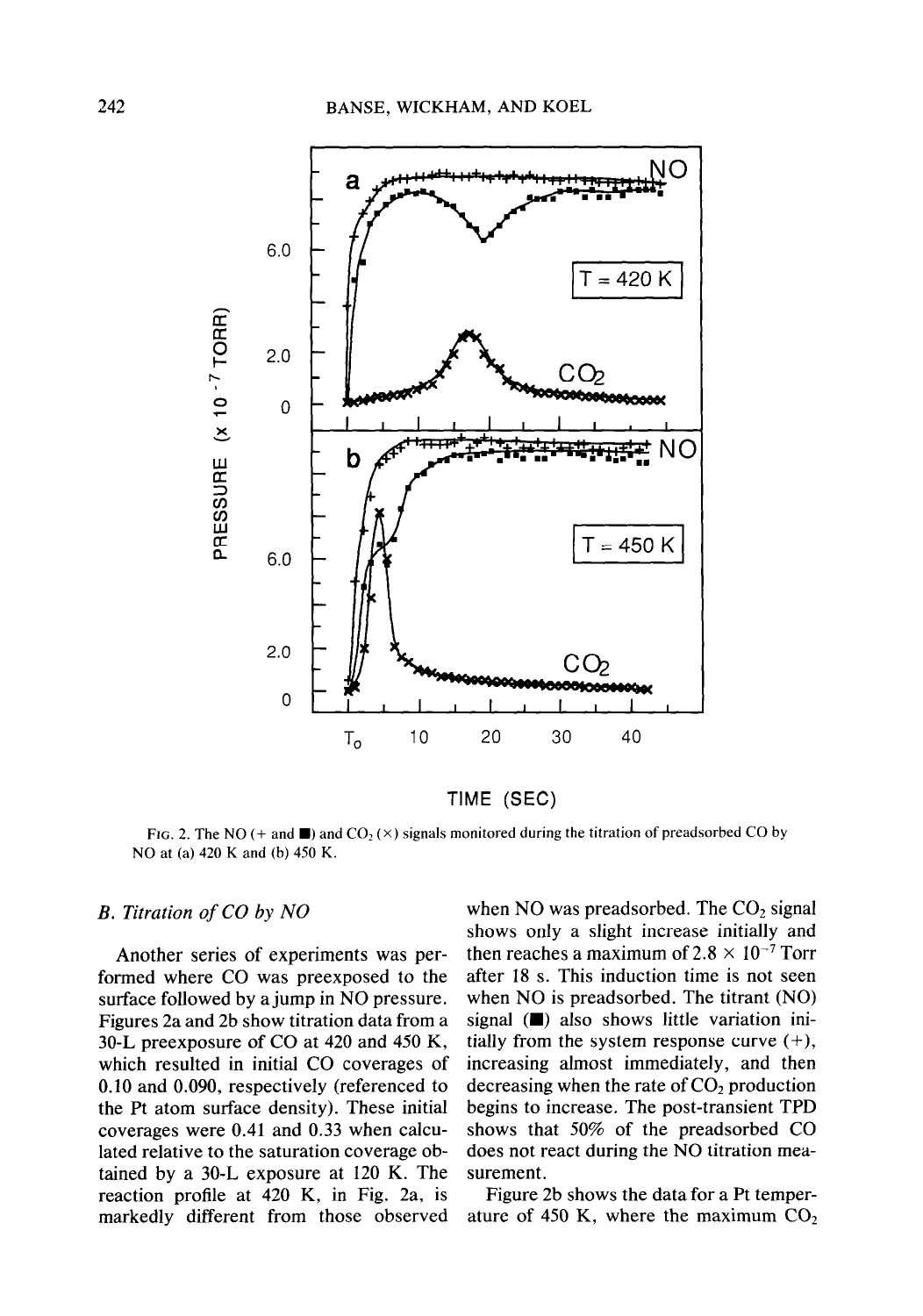

FIG. 3. The  $CO<sub>2</sub>$  production rate at 420 K following CO preexposures varying between 1 and 30 L.

rate was observed. The  $CO<sub>2</sub>$  induction time has diminished to about 1 s and the reaction is complete after 10 s. After this transient experiment, 25% of the preadsorbed CO was unreacted.

The previous results show that the induction time for the onset of reaction (1) is a function of reaction temperature. Figure 3 shows that this induction time is also a function of the initial CO coverage. Titration profiles following 30-L, 15-L, 4-L, and 1-L CO exposures at 420 K are shown in Figs. 3a, 3b, 3c, and 3d, respectively. These figures show that the induction time is shifted from 20 s to about 5 s as CO exposure is decreased from 30 L to 1 L.

## IV. DISCUSSION

# A. General Discussion of Mechanisms for the Reaction between NO and CO

We first discuss two general mechanisms through which the  $NO + CO$  reaction is likely to take place. The results of modeling the experimental titration curves using the rate laws derived from these mechanisms are discussed in the next section. All of the data for the titration experiments were analyzed assuming a Langmuir-Hinshelwood (LH) type of mechanism, where the reaction occurs between CO and NO adsorbed on the surface, since current literature suggests that the NO reduction reaction takes place between surface reactants (15). Also, an Eley-Rideal (ER) mechanism, by which one reactant on the surface reacts with a gas phase reactant molecule to form the product, did not fit our  $CO<sub>2</sub>$  production curves for either the CO or the NO titration experiments. Two possible mechanisms and their corresponding rate laws are discussed here: the bimolecular mechanism involving the direct reaction between coadsorbed CO and NO molecules, and the dissociative mechanism where  $CO<sub>2</sub>$  formation occurs via the reaction between coadsorbed CO and 0 atoms that are liberated by NO dissociation.

Bimolecular reaction mechanism. The bimolecular reaction mechanism has been found to fit data for steady-state kinetic studies at high pressures, as mentioned in the introduction  $(13)$ . The following elementary steps would result if the mechanism of  $CO<sub>2</sub>$  formation proceeded through a direct bimolecular reaction between CO and NO (where  $\cdot$  S denotes a surface site):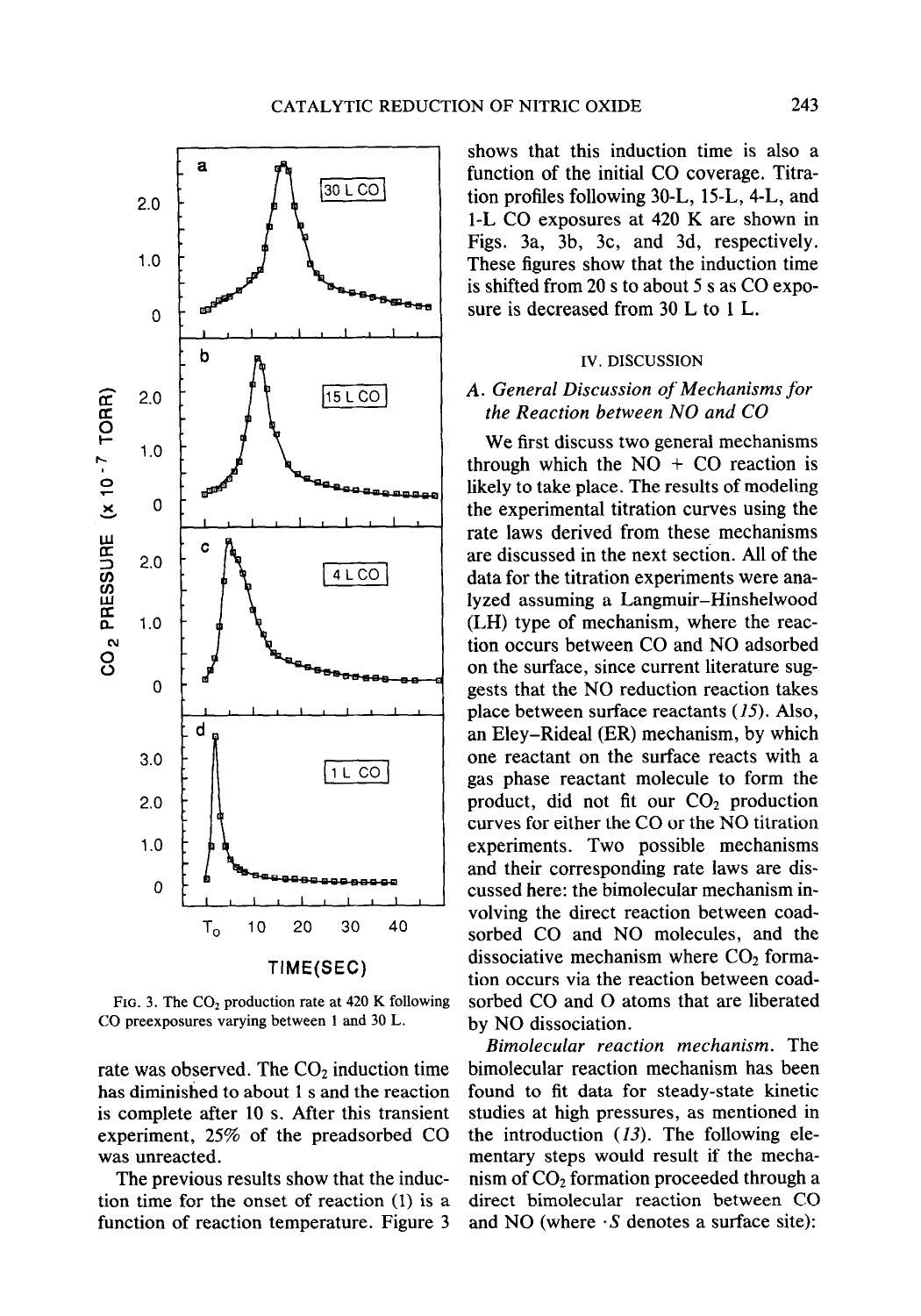$$
CO_{(g)} + S \to CO \cdot S \tag{2-1}
$$

$$
NO_{(g)} + S \rightarrow NO \cdot S \tag{2-2}
$$

$$
CO·S + NO·S \rightarrow
$$

$$
CO_{2(g)} + N \cdot S + S \quad (2-3)
$$

$$
2N \cdot S \to N_{2(g)} + 2S. \tag{2-4}
$$

$$
R_{\rm CO_2} = k\theta_{\rm NO}\theta_{\rm CO}.\tag{3}
$$

Since our titration experiments allow us to measure changes in  $\theta_{NO}$  and  $\theta_{CO}$ , we can measure changes in  $\sigma_{NO}$  and  $\sigma_{CO}$ , we can the Titration of Preadsorbed NO by CO evaluate the contribution of this mechanism

Dissociative mechanism. The dissociaco-workers on supported catalysts  $(24, 25)$ . It has also been shown to fit steady-state Eq. (3), while line (b) models the dissociadata  $(14)$  under conditions different from tive mechanism, with step  $(4-3)$  as the rateciation of NO were necessary for the reac- Fig. 4, line (a), the rate law derived from tion between CO and NO to proceed, the the bimolecular reaction mechanism (Eq.

$$
CO_{(g)} + S \rightarrow CO \cdot S \tag{4-1}
$$

$$
NO_{(a)} + S \to NO \cdot S \tag{4-2}
$$

$$
NO·S + S \rightarrow N·S + O·S \qquad (4-3)
$$

$$
CO \cdot S + O \cdot S \rightarrow CO_{2(g)} + 2S \quad (4-4)
$$

$$
2N \cdot S \to N_{2(g)} + 2S. \tag{4-5}
$$

If NO dissociation (step (4-3)) is the ratedetermining step, the rate law would have the form

$$
R_{\rm{CO}_2} = k' \theta_{\rm{NO}} \cdot S. \tag{5}
$$

The number of free sites is calculated from the data using the expression  $\cdot S = \theta_{\text{free sites}}$  $= (S_T - \theta_{NO} - \theta_{CO})$ , assuming that the residence time for both  $N_2$  and  $CO_2$  at the reaction temperature is small.  $S_T$  is equal to the total number of reactive sites.

However, if step (4-4) above is rate determining, the resulting rate law would have FIG. 4. Models for the  $CO<sub>2</sub>$  production rate for the the form the form  $\frac{1}{2}$  the form  $\frac{1}{2}$  the form  $\frac{1}{2}$  the form  $\frac{1}{2}$  or  $\frac{1}{2}$  at  $\frac{1}{2}$  at  $\frac{1}{2}$  at  $\frac{1}{2}$  at  $\frac{1}{2}$  at  $\frac{1}{2}$  at  $\frac{1}{2}$  at  $\frac{1}{2}$  at  $\frac{1}{2}$  at  $\frac{1}{2}$  at  $\frac$ 

$$
R_{\rm CO_2} = k'' \theta_{\rm CO} \theta_{\rm O}.
$$
 (6)

This expression is also proportional to Eq. This expression is also proportional to Eq.  $\frac{1}{2}$  from NO dissociation as the rate-limiting step (curve (3) derived in the previous section because b).

one O atom is liberated from every NO molecule that dissociates. The importance of this proportionality will be discussed in a later section.

These two mechanisms, in addition to other rate laws, were used to model our experimental titration curves. The results If step  $(2-3)$  is rate determining, the result- are discussed for the two cases studied, (i) ing rate law would be  $t$  titration of preadsorbed NO by CO, and (ii) titration of preadsorbed CO by NO.

# B. Modeling of  $CO<sub>2</sub>$  Production Rate for

directly.<br>Dissociative mechanism The dissocia- (solid lines) for the titration of adsorbed NO tive mechanism was proposed by Bell and by CO experimental data  $(\square)$ . Line (a)<br>co workers on supported catalysts (24, 25) models the bimolecular mechanism using those used by Klein *et al.* (13). If the disso- limiting step, using Eq. (5). As shown in following elementary steps would result: (3)) fits the initial, rapidly increasing portion of the curve. However, this model does not fit the latter portion of the data: the maximum in the simulated data occurs at 10 s while the actual rate maximum oc-



K. Shown are the experimental data points  $(\Box)$ , the bimolecular rate law,  $R_{\text{CO}_2} = k\theta_{\text{NO}}\theta_{\text{CO}}$  (curve a), and the dissociative rate law,  $R_{CO_2} = k' \theta_{NO} \cdot S$ , resulting the dissociative rate law,  $R_{CO_2} = k' \theta_{NO} \cdot S$ , resulting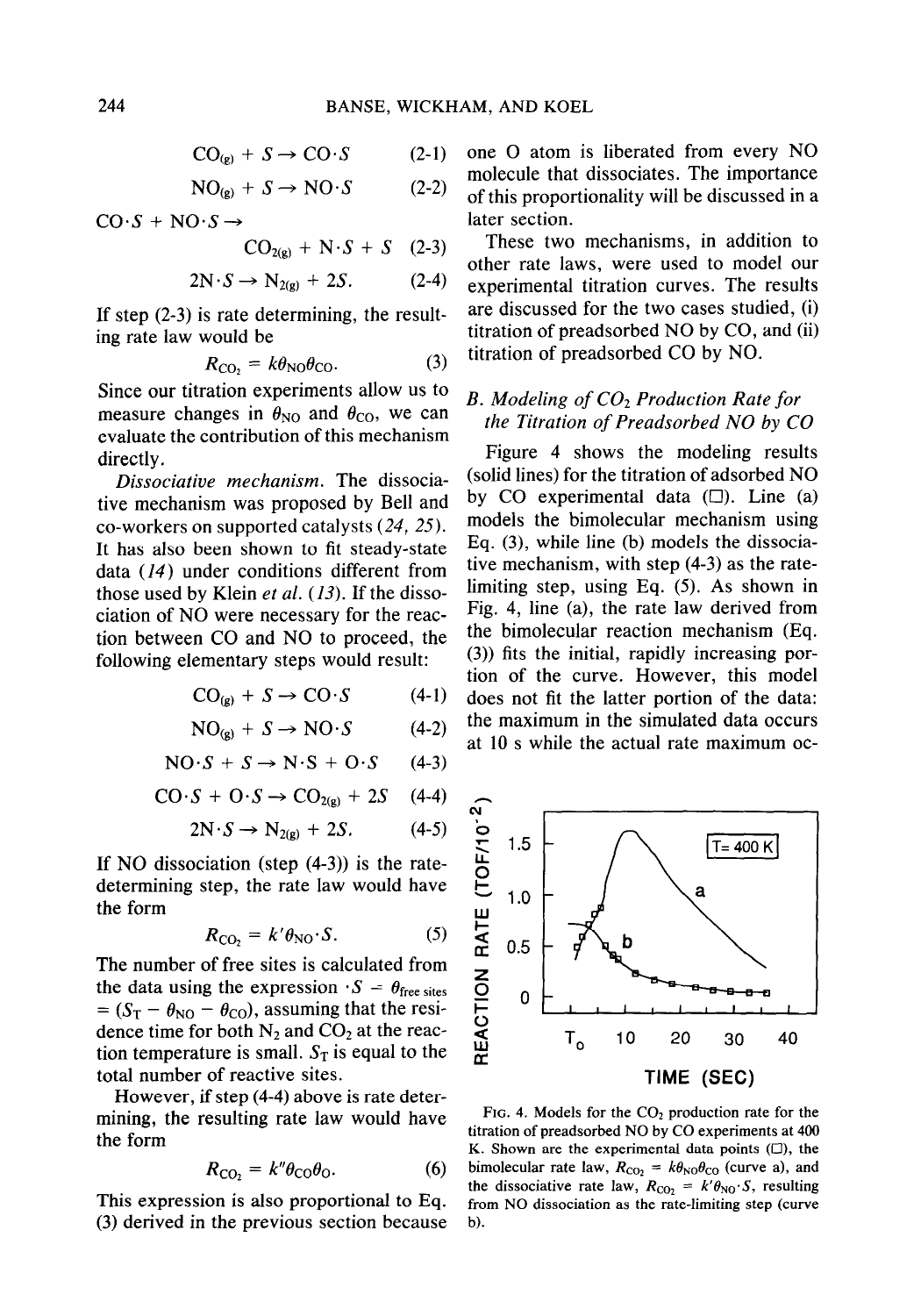curs at 6 s. Figure 4, line (b), shows that the rate law derived from the dissociative mechanism with dissociation as the rate-determining step (Eq. (5)) does fit the latter portion of the  $CO<sub>2</sub>$  rate. However, this model fails to describe the experimental rate for the initial, sharply increasing portion of the rate. This model, using Eq. (5), does not start at zero because there are some free sites available due to the fact that the reaction is monitored at temperatures near the desorption temperatures for CO and NO. The above results of rate law modeling were found for all the temperatures studied.

It is obvious that neither of these rate laws can be used solely by itself to model the entire  $CO<sub>2</sub>$  titration curves. However, it is feasible that a combination of these two rate-limiting cases can describe the rate accurately, particularly when the behavior of NO on the Pt foil is considered. It has been shown in previous work that about 20% of NO dissociates during TPD on the Pt foil surface and that the dissociation is limited by the number of free sites available (26, 27). We propose that initially some preadsorbed NO dissociates into N and O atoms before the titration begins. Then, when CO begins to adsorb on the surface, the ratedetermining step is the surface reaction between oxygen and carbon monoxide, step (4-4) above. As mentioned earlier, if this reaction is the rate-determining step, the rate law would have the form shown in Eq. (6). Since we cannot measure  $\theta_0$  directly, the direct calculation of Eq. (6) using experimental data is not possible. However, Eq. (6) is proportional to Eq. (3) (which we can evaluate directly) because the coverage of oxygen is proportional to the coverage of NO, as discussed previously. As shown in Fig. 4, line (a), Eq. (3) describes the initial portion of the rate up to 5 s. We believe that the fit of Eq. (3) for the initial portion of the rate is not a result of the contribution of the bimolecular mechanism. If the bimolecular mechanism were dominant, Eq. (3) should fit the entire reaction rate profile. Instead,

we attribute the fit of Eq. (3) to the fact that Eq. (3) is proportional to Eq. (6). Thus, we propose that step (4-4), the reaction between coadsorbed CO and 0, is the ratedetermining step for the initial portion of the titration of adsorbed NO by CO.

When step (4-4) is treated as the rate-determining step for the initial portion of the reaction, the fit of Eq. (5) to the latter portion of the data makes consistent, intuitive sense. If the rate of step (4-4) is greater than the rate of step (4-3), 0 atoms will be consumed more rapidly than they are generated. Eventually, the rate of  $CO<sub>2</sub>$  production will be limited by the further production of surface oxygen through NO dissociation, step (4-3). After this point Eq. (5) should then describe the reaction rate. As shown in Fig. 4, this is the case. Therefore, it is not necessary to invoke a change in mechanism from bimolecular to NO dissociation to explain the use of two rate expressions to model the observed rate (although we cannot rule this out completely).

Figure 5 shows that the  $CO<sub>2</sub>$  production rate data obtained in preadsorbed NO titration experiments can be modeled accurately using the two-part rate law discussed above for all of the reaction temperatures studied. The initial portion of the  $CO<sub>2</sub>$  rate fits a rate law representing a bimolecular expression (Eq. (3)), while the latter half fits a rate law describing NO dissociation as the rate-limiting step  $(Eq. (5))$ . We explain the fit of Eq.  $(3)$  by the fact that Eq.  $(3)$  is proportional to Eq. (6), as discussed earlier. Therefore, two different rate laws can apply even when a single mechanism, NO dissociation, predominates throughout the reaction if the rate-determining step changes from step (4-4) to step (4-3). The kinetic parameters used in the modeling of these data are listed in Table 1.

# C. Modeling of the  $CO<sub>2</sub>$  Production Rate in the Titration of Preadsorbed CO by NO

When CO is titrated by NO there is no opportunity for excess oxygen resulting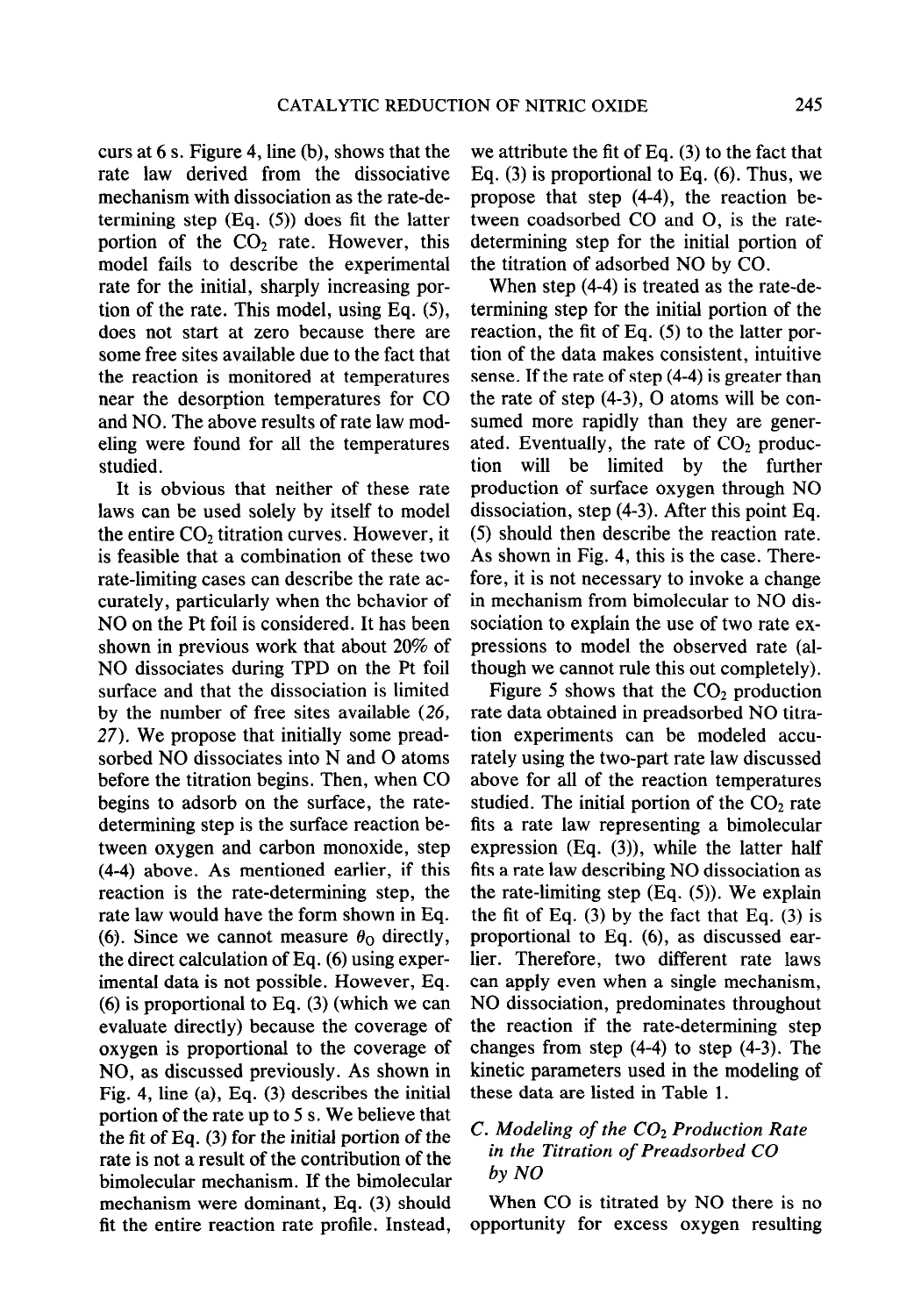

FIG. 5. Summary of the  $CO<sub>2</sub>$  production rates ( $\Box$  indicates experimental data points) modeled using the bimolecular and dissociative rate expressions for the titration of NO by CO experiments at (a) 380 K, (b) 400 K, (c) 420 K, and (d) 450 K.

#### TABLE 1

Kinetic Parameters Used in Modeling Data for the Titration of NO by CO

| Temperature (K) $k$ (ML s <sup>-1)a</sup> $k'$ (ML s <sup>-1)b</sup> |     |     | $S_{\tau}^c$ |  |
|----------------------------------------------------------------------|-----|-----|--------------|--|
| 380                                                                  | 1.5 | .86 | 0.22         |  |
| 400                                                                  | 14  | 1.4 | 0.15         |  |
| 420                                                                  | 11  | 2.1 | 0.15         |  |
| 450                                                                  | 9.3 | 1.2 | 0.15         |  |

 $a \, k$  is the rate constant used in the bimolecular rate law given by Eq. (3) in units of ML  $s^{-1}$ . Monolayer (ML) is defined here referenced to the Pt atom surface density =  $1.5 \times 10^{15}$  cm<sup>-2</sup>.

 $\frac{b}{k}$  is the rate constant used in the dissociative rate law given by Eq.  $(5)$  in units of ML s<sup>-1</sup>. Monolayer (ML) is defined here referenced to the Pt atom surface density =  $1.5 \times 10^{15}$  cm<sup>-2</sup>.

 $c S_T$  is the constant used for the total number of reactive sites in the dissociative rate law of Eq. (5).

from NO dissociation to accumulate on the surface because of site blocking by adsorbed CO molecules. If reaction (4) is the dominant mechanism, the rate law derived using step (4-3) above as rate limiting (Eq. (5)) should describe the data at the beginning of the reaction. Figure 6 shows that this is the case, where the experimental data points  $(\square)$  and the modeling results (lines) are both shown. Line (c) is a plot of Eq. (5) and, as can be seen, this model fits the onset of the reaction well. In addition, Fig. 6, line (a), shows that the bimolecular reaction model (Eq. (3)) fits the experimental data poorly. It should also be noted that an additional rate-limiting step in this reaction could be NO adsorption. The resulting rate law,

$$
R_{\rm CO_2} = k' P_{\rm NO} \cdot S, \tag{7}
$$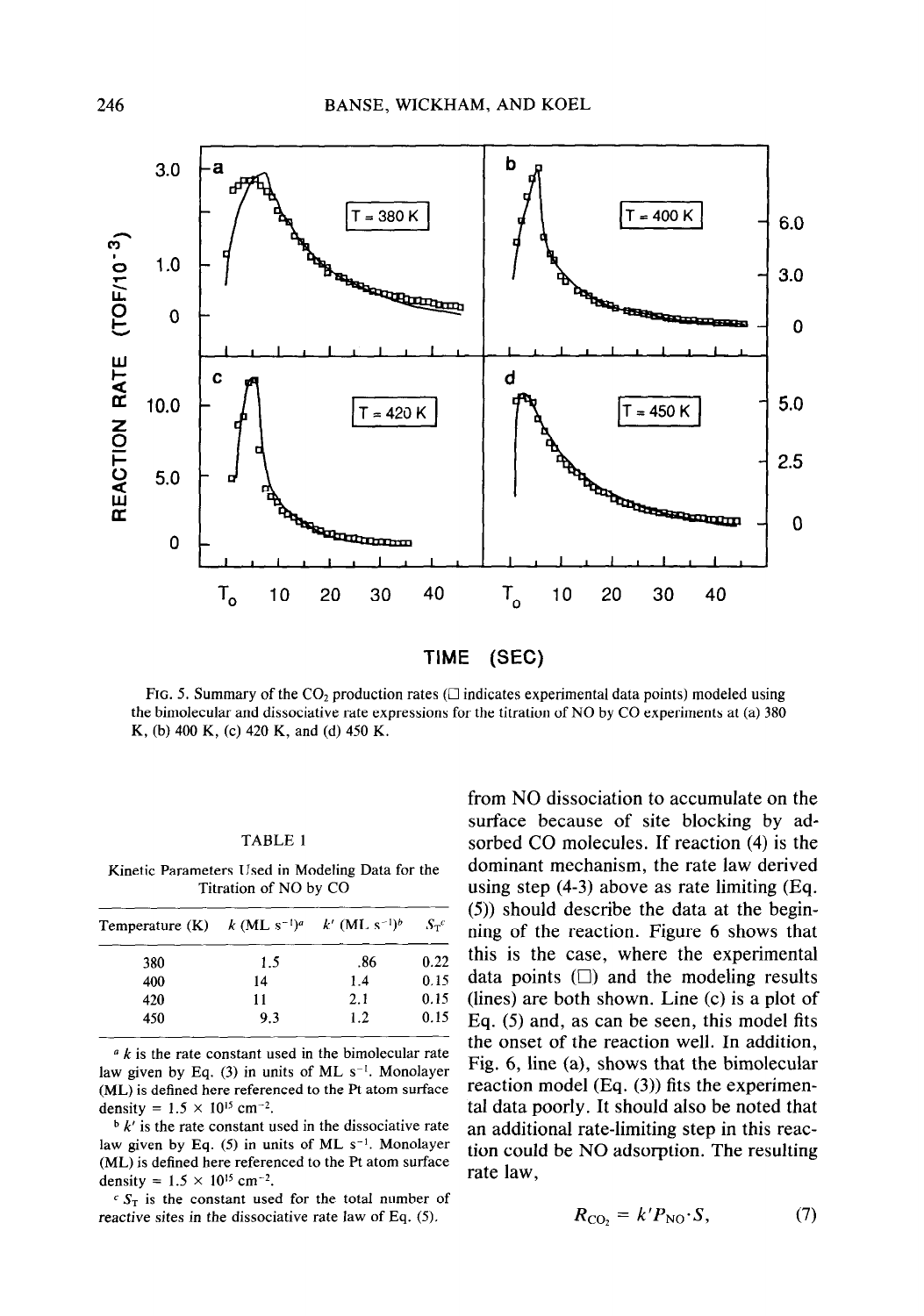

FIG. 6. Models for the  $CO<sub>2</sub>$  production rate for the titration of preadsorbed CO by NO at 420 K. Shown are the experimental data points  $( \Box )$ , the bimolecular rate law,  $R_{\text{CO}_2} = k\theta_{\text{NO}}\theta_{\text{CO}}$  (curve a), the  $(\theta_{\text{CO}})^2$  expression (curve b), and the dissociative rate law,  $R_{CO_2}$  =  $k'\theta_{\text{NO}}\cdot S$ , resulting from a NO dissociation rate-limiting 0 step (curve c).

also did not fit the data. The above results show that the best fit for the initial portion of the reaction is given by Eq. (5).

After reaching the maximum rate at about 18 s, the reaction rate decreases rapidly at 420 K as shown in Fig. 6. This implies that the rate is strongly dependent upon the coverage of CO. The best fit for the latter portion of the reaction, shown in Fig. 6, line (b), was obtained by the expression

$$
R_{\rm{CO}_2} = k^{\prime\prime\prime}(\theta_{\rm{CO}})^2. \tag{8}
$$

Other models which included the number of free sites were evaluated; however, none fit as well as Eq. (8). A rate expression that is proportional to  $(\theta_{\text{CO}})^2$  was proposed previously by Heyne and Tomkins (28) and Golchet (29) when they suggested the formation of carbonate as an intermediate for  $CO<sub>2</sub>$ production on a supported Pt catalyst.

Figure 7 summarizes the modeling results for experiments involving the titration of preadsorbed CO by NO for all the reaction temperatures studied. In these experiments, 0 atoms cannot accumulate on the surface before reacting with CO to form  $CO<sub>2</sub>$ . If NO dissociation is the mechanism



FIG. 7. Summary of the modeling of the  $CO<sub>2</sub>$  production rate for the titration of CO by NO at (a) 420 K and (b) 450 K using the dissociative ( $R_{CO_2} = k' \theta_{NO} \cdot S$ ) and  $(\theta_{\text{CO}})^2$  expressions ( $\Box$  denotes experimental data points).

of reaction, as predicted by the titration results of preadsorbed NO, the dissociative rate law (Eq.  $(5)$ ) should describe the  $CO<sub>2</sub>$ 

TABLE 2

Kinetic Parameters Used in Modeling the Data for the Titration of CO by NO

| Temperature (K) $k'$ (ML s <sup>-1)a</sup> |    | $S_{\text{T}}^b$ | $k^{\prime\prime\prime}$ (ML s <sup>-1</sup> ) <sup>c</sup> |
|--------------------------------------------|----|------------------|-------------------------------------------------------------|
| 420                                        | 15 | 0.065            | 8.0                                                         |
| 450                                        | 53 | 0.090            | 8.0                                                         |

 $a$  k' is the rate constant used in the dissociative rate law given by Eq.  $(5)$  in units of ML s<sup>-1</sup>. Monolayer (ML) is defined here referenced to the Pt atom surface density =  $1.5 \times 10^{15}$  cm<sup>-2</sup>.

 $b S<sub>T</sub>$  is the constant used for the total number of reactive sites in the dissociative rate law of Eq. (5).

 $c$  k''' is the rate constant used in the  $(\theta_{\rm CO})^2$  rate law given by Eq. (8) in units of ML  $s^{-1}$ . Monolayer (ML) is defined here referenced to the Pt atom surface density  $= 1.5 \times 10^{15}$  cm<sup>-2</sup>.